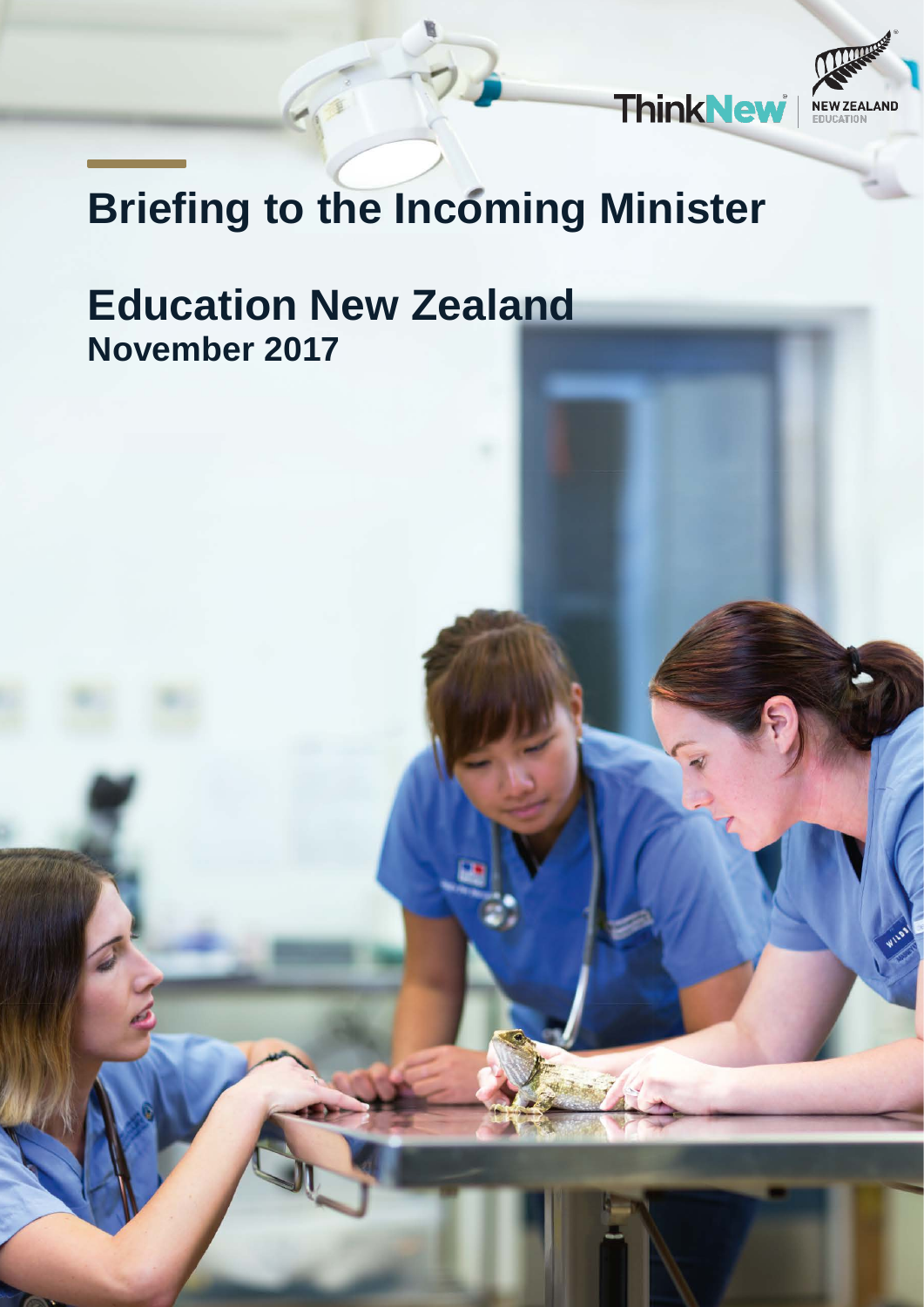# **Contents**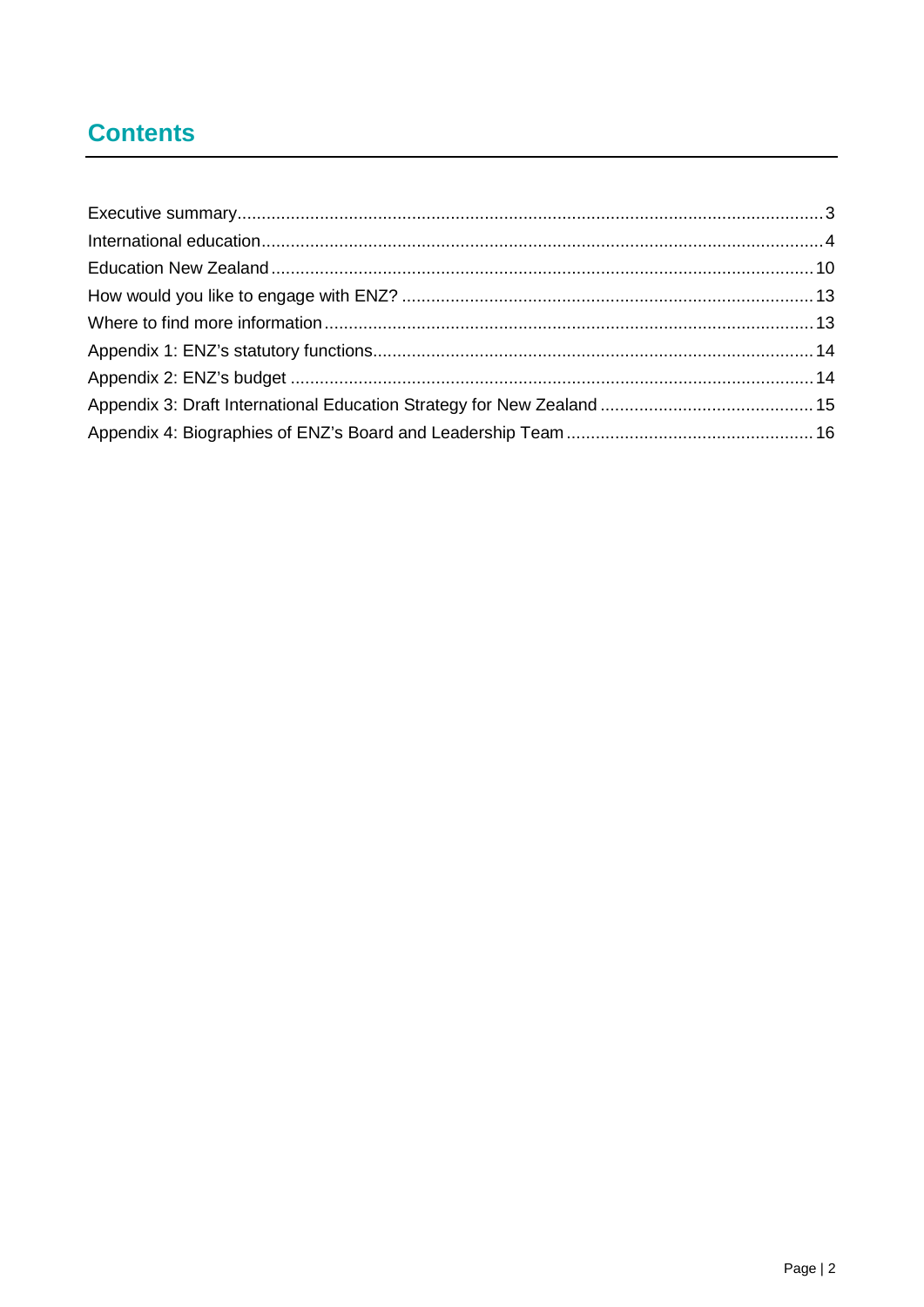## <span id="page-2-0"></span>**Executive summary**

International education is the movement of people and resources across national borders for education purposes. It includes both activity within New Zealand (education delivered to students from overseas) and activity outside New Zealand (education products/services delivered overseas and New Zealanders studying overseas). It is also about ensuring New Zealanders become global citizens with the international capabilities (skills, knowledge and attitudes) to effectively engage with the world.

International education is a complex industry that has grown to be New Zealand's fourth largest export. The industry is made up of six sectors which deliver social, cultural, educational and economic benefits to New Zealand, (domestic and international) students and communities. It generates export revenue, connects New Zealand with the rest of the world and helps New Zealanders have the skills, attitudes and knowledge to live and work in a globalised world.

The six sectors are the university, private training establishment, institutes of technology and polytechnics, English language, schools and offshore education products and services sectors.

Education New Zealand (ENZ) was established as a crown entity in 2011 to bring leadership and coherence to New Zealand's international education industry by supporting the industry to deliver on the Government's priorities for international education. As ENZ is funded by Vote Tertiary Education, the Minister of Education has responsibility for ENZ.

ENZ works at the intersection of industry, government and students. As the only government agency solely focused on international education, ENZ takes a leadership role with the industry and across government on international education. Part of this leadership role is ENZ providing insights and intelligence about international education to the industry and government. It also includes working closely with other New Zealand government agencies to create an environment in which international education can grow and international students can flourish.

ENZ promotes the high quality of New Zealand education to prospective international students and their families, education agents and other governments. We leverage the offshore promotional activities of other NZ Inc. agencies – such as the Ministry of Foreign Affairs and Trade, Immigration New Zealand, New Zealand Trade and Enterprise and Tourism New Zealand – to raise the profile of New Zealand education. As the only New Zealand education sector agency with an offshore presence, we support New Zealand's bilateral education diplomacy work and support the other education agencies' work to deliver their international education objectives.

ENZ works with education providers, peak bodies and New Zealand's regions to strengthen the industry and its capability. This includes assisting the industry to identify new opportunities for growth. ENZ also works with other New Zealand government agencies and the industry to ensure international students continue to receive a high quality experience while living and studying in New Zealand, and to deepen understanding of the social, cultural and economic benefits of international education within New Zealand. In addition, ENZ provides scholarships to New Zealand students for a period of time to increase their capability to effectively engage with the world.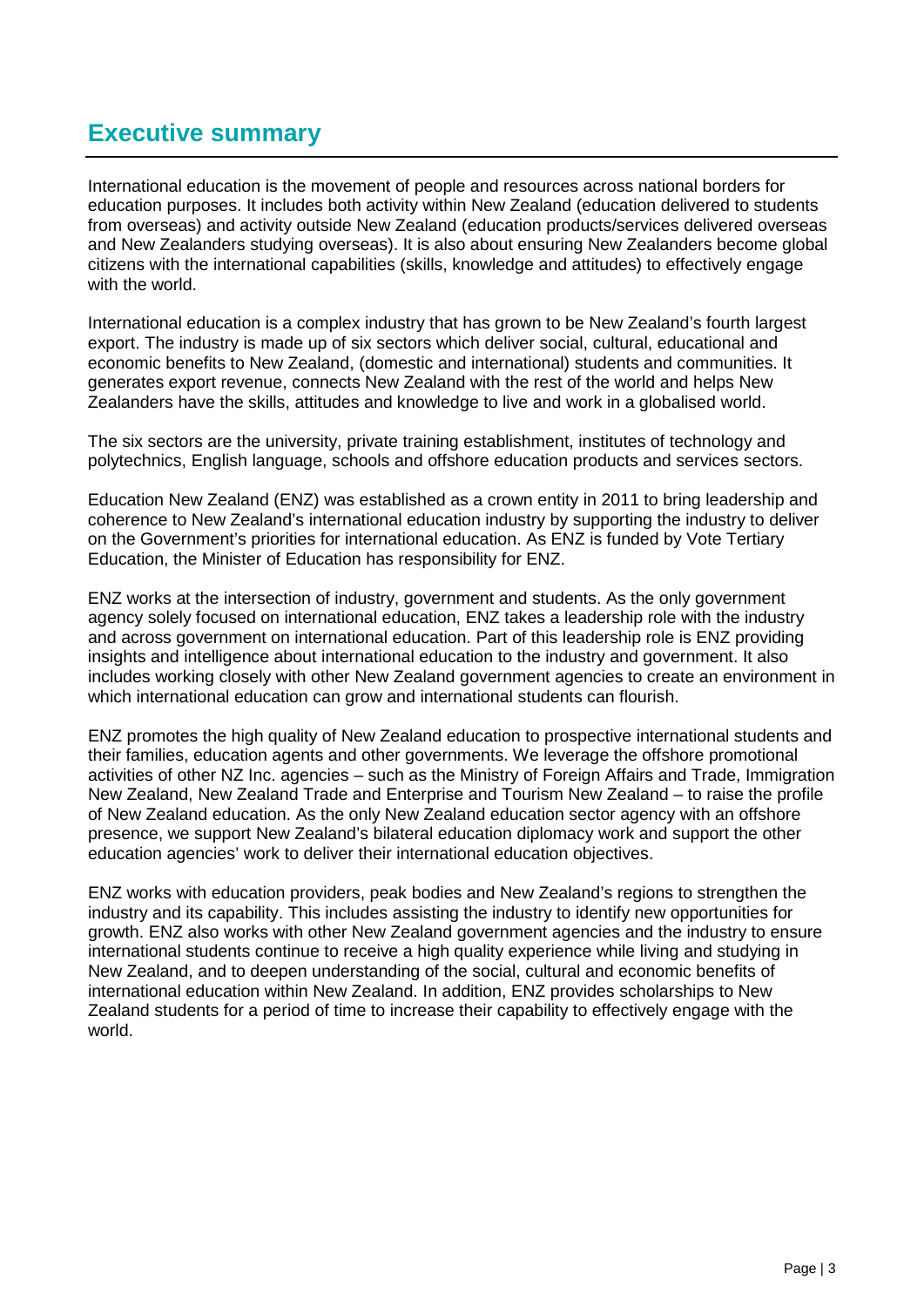# <span id="page-3-0"></span>**International education**

## **Why focus on international education**



The international education industry is growing worldwide. According to the OECD's "Education at a Glance 2017", the number of foreign students engaged in tertiary education programmes worldwide has "exploded within a generation, rising from 0.8 million in the late 1970s to (a forecast) 4.6 million 45 years later". ENZ helps New Zealand gain the most benefit from international education by:

- attracting international students to study with New Zealand providers both onshore and offshore
- sending New Zealanders offshore to study to strengthen their understanding of other cultures and build the skills of the New Zealand workforce
- working with education providers and other government agencies so international students have a high quality experience while studying in New Zealand
- encouraging growth in the value of international education across New Zealand so the benefits are more evenly spread across the country
- encouraging former international students to maintain their linkages with New Zealand after they have finished studying – they can open doors for New Zealand exporters and New Zealand's diplomatic efforts.

## **Introduction to the New Zealand industry**

The success of New Zealand's export industries is crucial to New Zealand's growth – international education is New Zealand's fourth largest export industry and second largest service export (tourism is larger). The New Zealand international education industry is made up of over 800 education providers and businesses, supporting 33,000 jobs across New Zealand.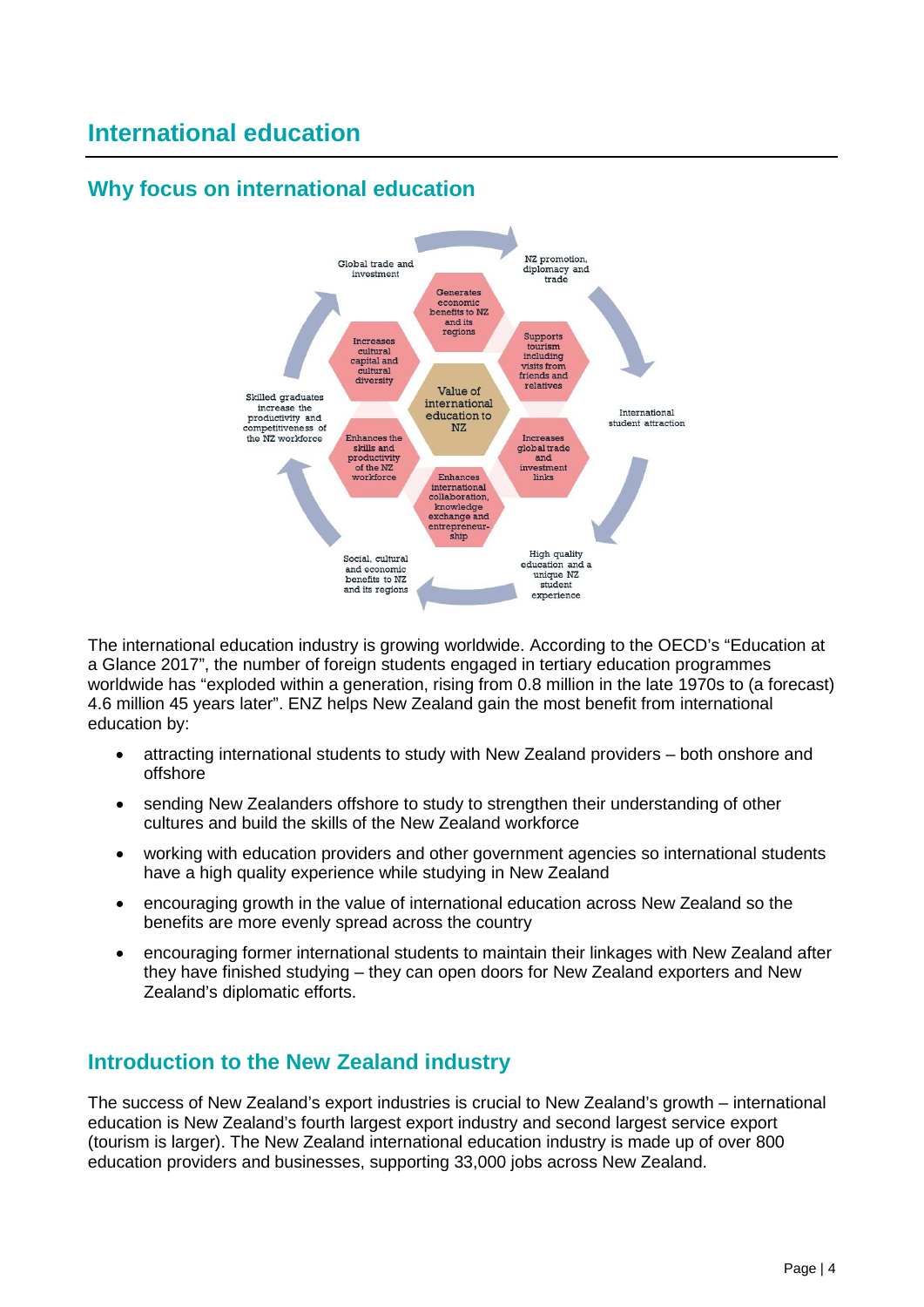International student numbers have been growing since 2014 after a number of flat years caused by the Global Financial Crisis and Canterbury earthquakes. In 2016, 131,609 international students<sup>[1](#page-4-0)</sup> studied with New Zealand education providers (3,217 of them studied offshore). As the length of study can range from a two week English language course to a multi-year degree, not all international students who come to New Zealand study in New Zealand for the full academic year.

The international education industry adds  $$4.5$  billion<sup>[2](#page-4-1)</sup> to the economy. In less than five years, international education has grown by more than \$2 billion. This growth means that the 2025 target of the industry being worth  $$5$  billion<sup>[3](#page-4-2)</sup> is within reach.



Beyond the pool of globally mobile students who can afford to physically study and live in a host country like New Zealand, there is a much larger pool of learners who could benefit from New Zealand education and training delivered online or in their own country or region. Currently less than 5% of New Zealand's international education industry value comes from offshore education products and services which includes publishing, education technology, education consulting and delivery of New Zealand qualifications and training offshore – in contrast to countries like Australia (30%) or the United Kingdom (50%).

Growing our offshore education products and services offers the opportunity to grow the industry's and enhance New Zealand's reputation for education excellence globally, without international students coming to New Zealand. Unfortunately, New Zealand's current approach to offshore delivery is too ad-hoc and fragmented to scale successfully. However, ENZ has developed an international delivery approach that explores alternatives options to drive growth.

## **New Zealand's international student markets**

Students from over 170 countries studied with New Zealand providers in 2016. ENZ prioritises 15 markets to focus its activities to diversify New Zealand's major markets and move away from an over reliance on China and India.

<span id="page-4-0"></span> <sup>1</sup> International students are non-residents of New Zealand who have entered into New Zealand expressly with the intention to study, or have enrolled in a New Zealand provider offshore.

<span id="page-4-1"></span><sup>2</sup> Source: *New Zealand International Education Snapshot: 2016 Full Year Report*. The industry's value does not include the value of New Zealanders studying offshore.

<span id="page-4-2"></span><sup>&</sup>lt;sup>3</sup> This target was set in the **Leadership Statement for International Education (2011).**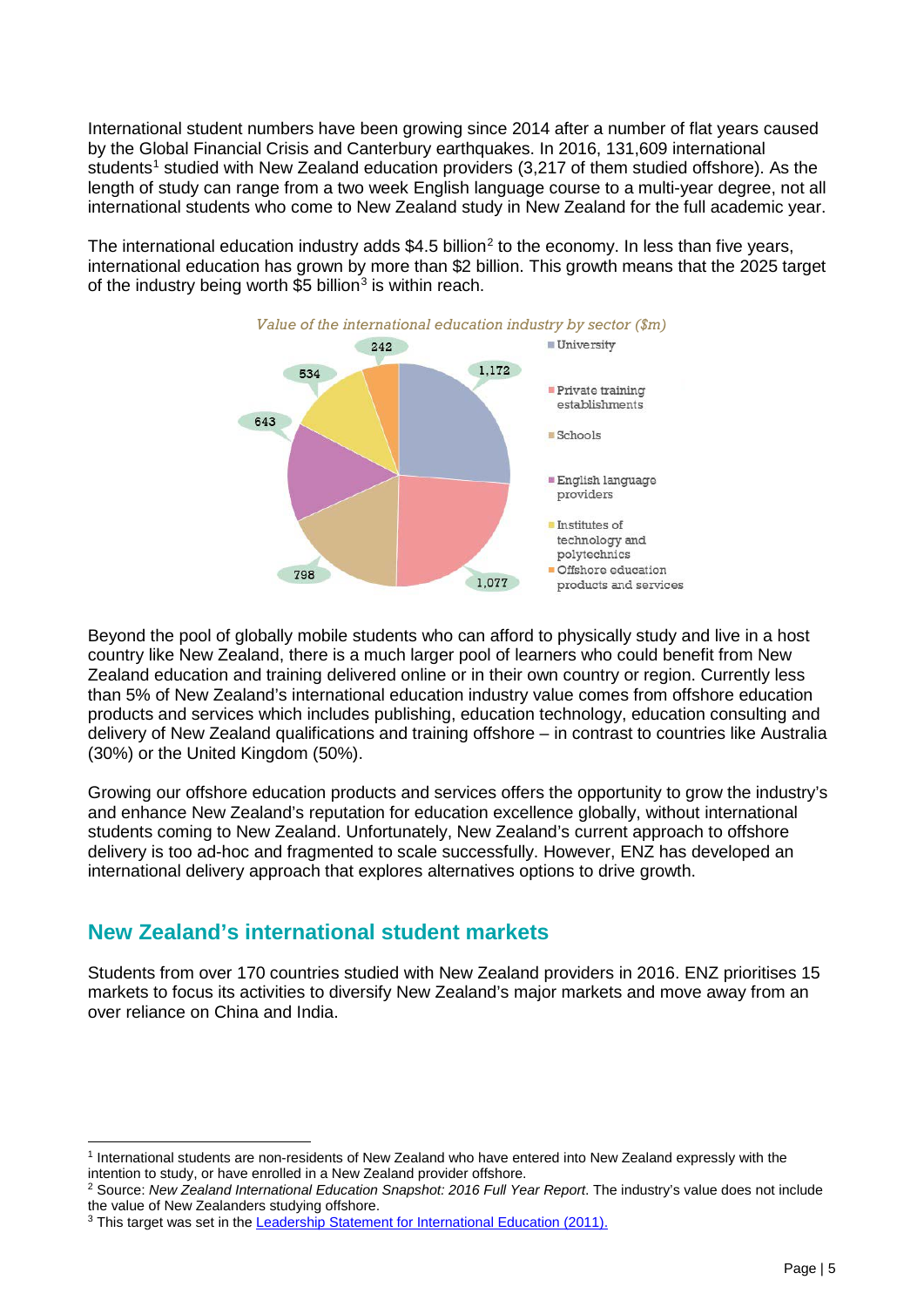

#### *2016 international student enrolments at a New Zealand provider for ENZ's priority markets*

## **Benefits to New Zealand of international education**



Encourages young New Zealanders to learn and study alongside people from other cultures



Establishes friendships and connections that can last a lifetime



Brings economic growth to every community in New Zealand



Expenditure by international students supports 33,000 jobs



Supports highly skilled, locally educated migrants

Increased diversity in education providers and communities encourages new ways of thinking and doing things



Average value of expenditure by each international student is \$33,460 per year



Strengthens government to government relationships through educational diplomacy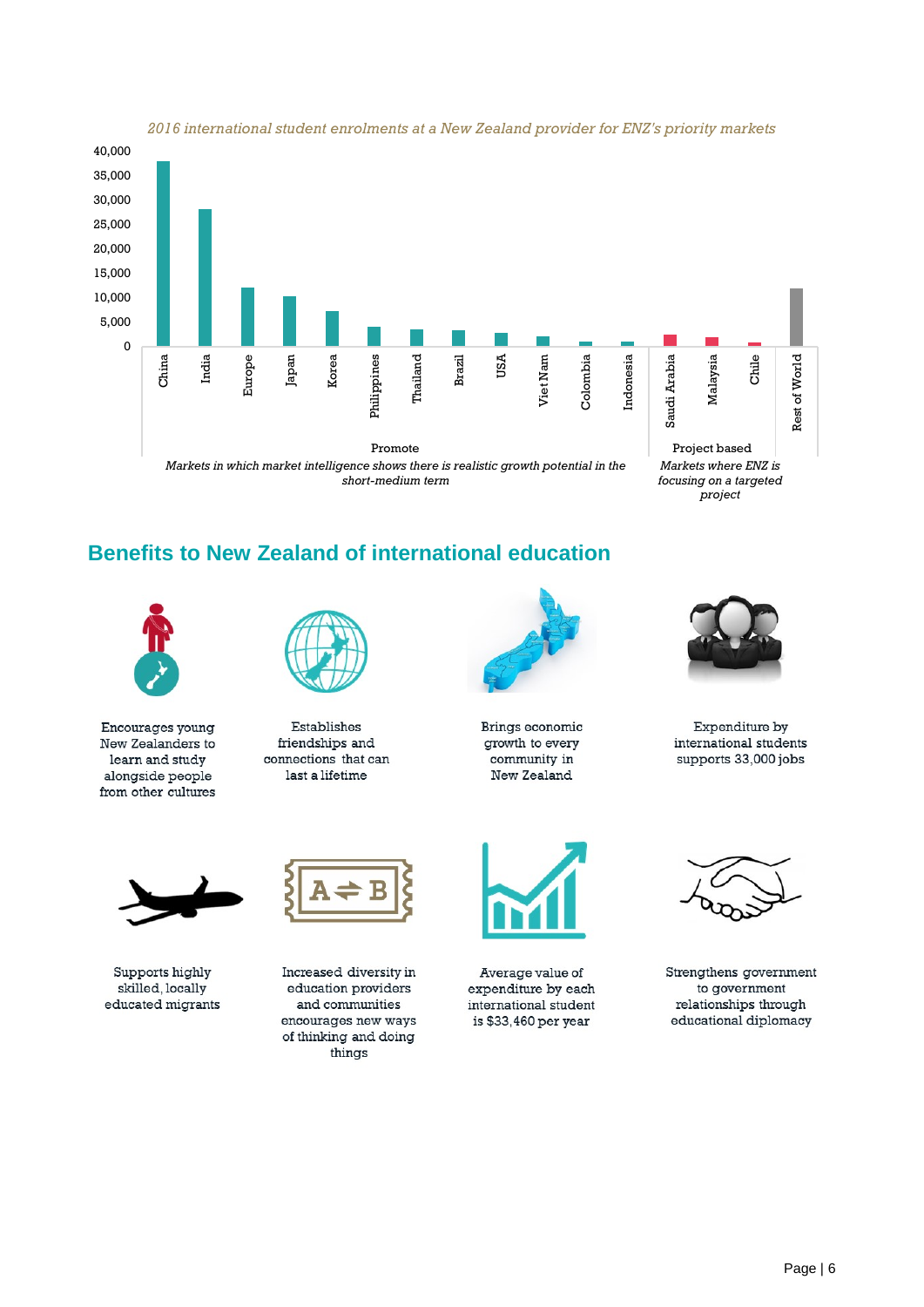## **Current issues facing New Zealand's international education industry**



There are cross-agency strategies in place to address the current issues facing international education in New Zealand. It will be important to improve the sustainability of the industry by managing and mitigating the risks of future downturns and external shocks. New Zealand could have a higher value international education industry that delivers increased benefits to New Zealand. ENZ along with other government agencies, such as Immigration New Zealand and the Ministry of Education, can help the Government achieve its priorities for international education. We would like to work closely with you to implement the Government's priorities for the future of international education.

#### *The market is in a rebalancing phase*

Like other export industries, as the growth of the international education industry can have unintended impacts. This creates a series of complex policy relationships in key areas such as education, immigration, regional development, trade and the labour market which offer both opportunities and risks that need to be managed.

New Zealand's international education industry is moving from high volume to high value. For the future New Zealand needs to ensure it is focusing on quality qualifications that reflect well on New Zealand's education system and deliver good value to New Zealand. There are opportunities to increase the benefits to New Zealand by continuing to move from a "volume" to a "value" focus, such as through supporting higher level study, diversifying the mix of international students or developing international education in New Zealand's regions. The shift to a value focus needs to be supported by immigration settings which also maximise the labour market outcomes of international students to benefit New Zealand.

Much of the growth in international student numbers in 2014-2016 was in lower value provision, particularly students from India studying at private training establishments. The speed of growth created some risks for New Zealand and the industry including high student visa decline rates, fraudulent information being included in visa applications, concerns around the labour market outcomes for some groups of international students, and concerns around the wellbeing of international students.

The strengthening English language requirements, tightening up of immigration settings and compliance, alongside rigorous attention to provider quality issues has seen a significant reduction in the number of international students studying at private training establishments in 2017, while the number of students studying at universities has increased. Government agencies need to continue to deal swiftly with poor quality providers and inappropriate behaviour, and stop poor performing organisations from being able to enrol international students. ENZ will continue to work closely with the New Zealand Qualifications Authority and Tertiary Education Commission on these issues.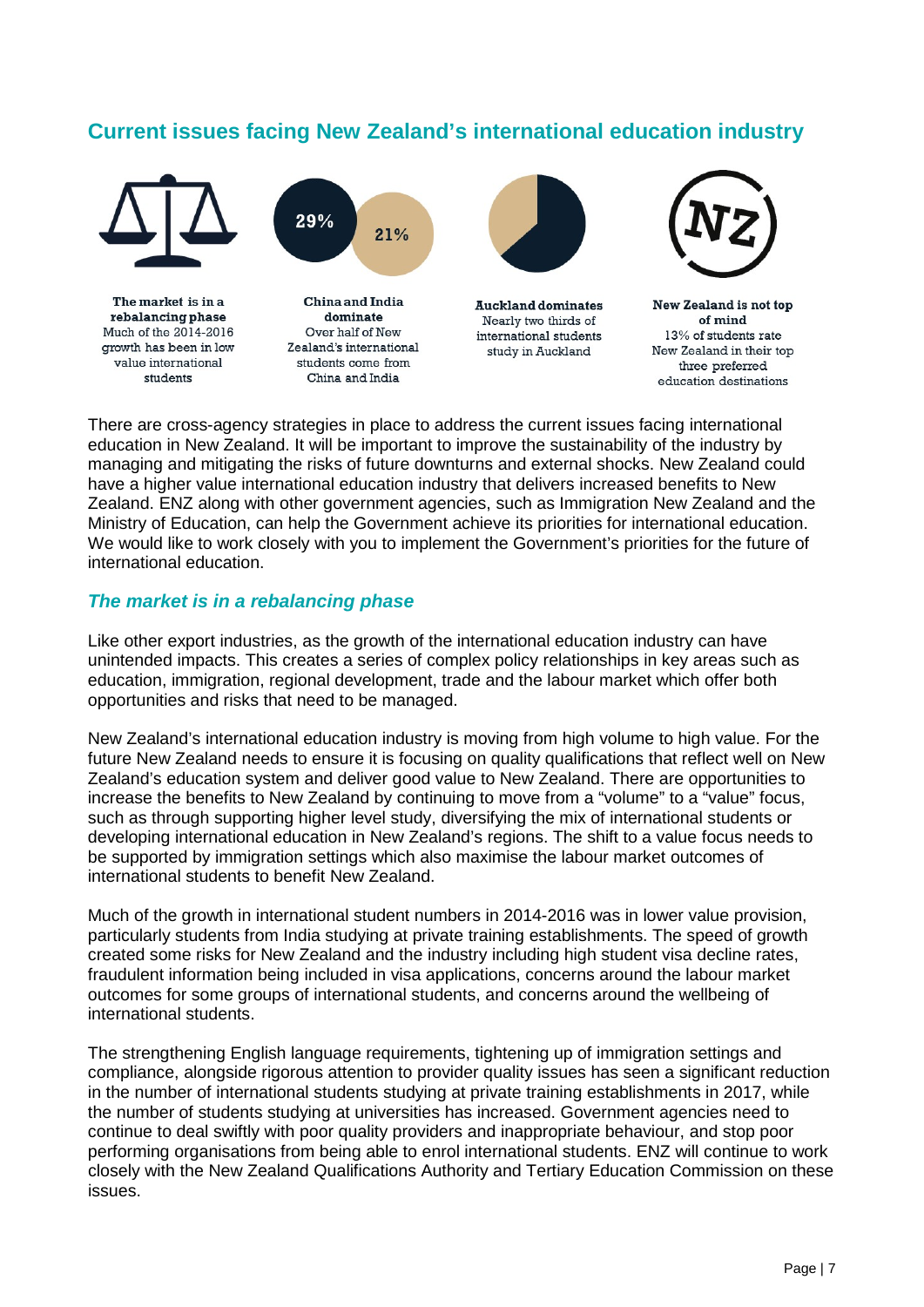The ability to work both during and after study can be an important factor in some students' choice of study destination and students will compare New Zealand's settings with the offerings of our competitor countries. It is important that the Government's regulatory settings maintain an appropriate balance between enabling New Zealand providers to attract international students, while managing labour market impacts and education quality issues.

Further changes to immigration settings would have impacts on the industry that would need to be managed. A reduction in the number of students (even if offset by an increase in overall value through a higher average spend per student here) could have a detrimental financial impact on some providers (including state-owned institutions) and impact New Zealand's diplomacy and labour market, including the number of jobs supported by the industry.

#### *China and India dominate*

New Zealand has typically relied on a few key markets as sources of international students. The current reliance on two key markets, China and India, for onshore student enrolments is also a risk to the industry's sustainability, and the need for market diversification is understood by government agencies and the industry. ENZ prioritises 15 countries / regions in which to focus its promotional efforts to increase the number of international students coming from countries other than China and India and to gain the best value for New Zealand.

#### *Auckland dominates*

Regional growth of the industry has been uneven. Nearly two thirds of student enrolments and subsequent export earnings are concentrated in Auckland. The constraints of education provider capacity, particularly in schools and for post-graduate student supervision, may also limit the growth of the industry. Other regions are well placed to increase activity in the international education industry and a number of regional economic strategies have an explicit focus on international education.

ENZ works collaboratively with local and regional governments, economic development agencies, and education provider clusters or organisations to grow, support and advocate for international education in 15 metro and regional centres.

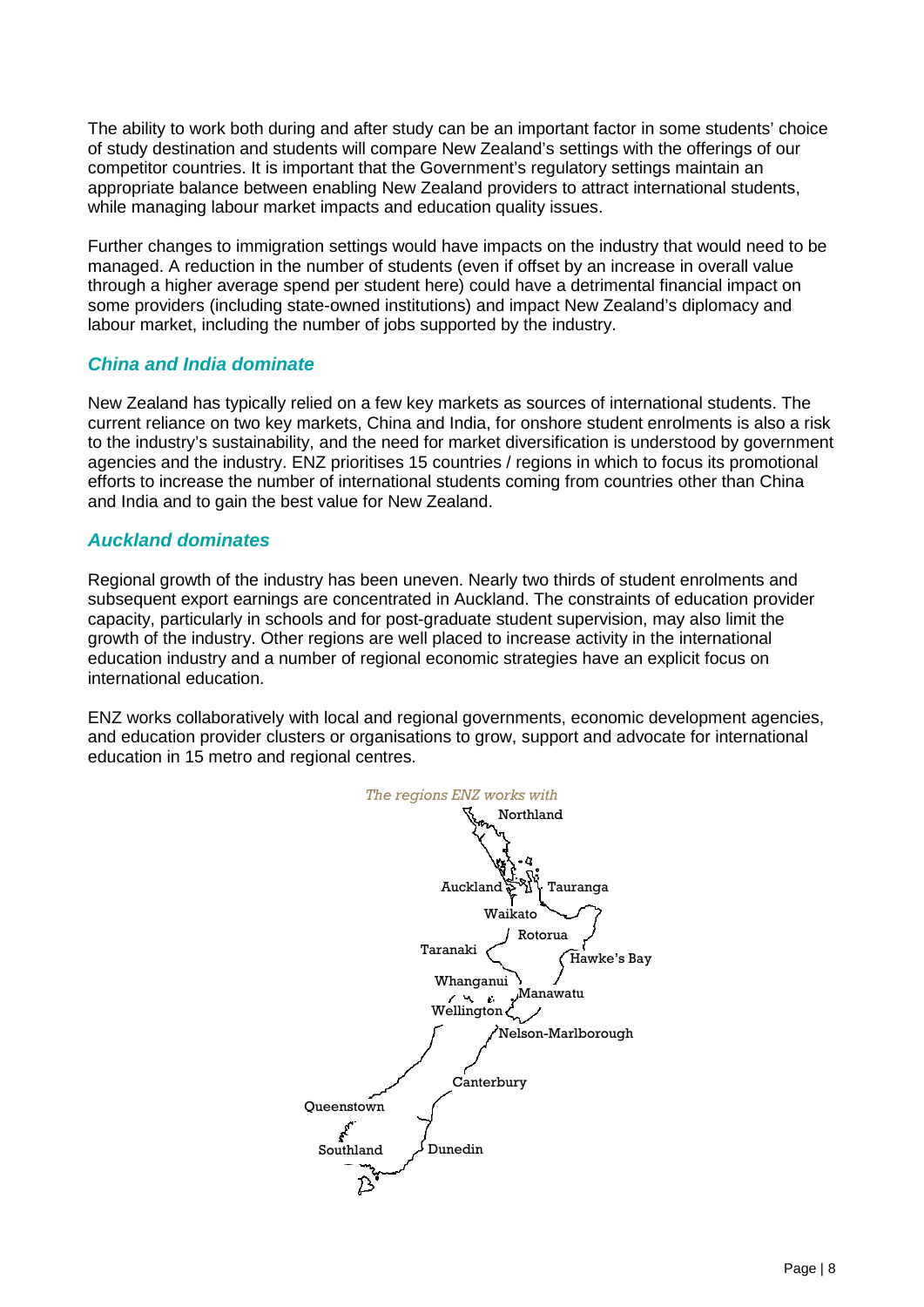The priorities for ENZ's Regional Partnership Programme fall into six key areas of focus.

- Regional destination marketing supports regions to define their unique selling proposition and collectively take their distinctive educational products to the world.
- Regional capability builds the regional network and raises industry capability. Regional partner workshops bring regional coordinators together to develop capability and inform best practice in regional development.
- Regional intelligence provides specific and timely data and intelligence to give regions access to data, including economic impact reports and provider-level data.
- Regional student experience by supporting regional groups' projects to enhance the international student experience. These projects can include the development of pre-arrival tools, student ambassador programmes and events encouraging integration.
- Regional employability supports the retention and attraction of talent to meet regional skills shortages.
- Telling the story in the regions with regional coordinators working closely with ENZ to identify and develop positive news stories for regional media channels which communicate the benefits of international education to New Zealanders in their communities.

#### *New Zealand is not top of mind for international students*

ENZ research shows 13% of prospective students in ENZ's priority markets rank New Zealand in the top 3 of their preferred countries to study in (usually along with the United States and United Kingdom). Research also shows the New Zealand education brand is strongly positioned in a "Nurture" space, driven by potential students associating the brand with safety, welcoming people, comfortable lifestyle and a scenic environment. This contrasted with the "Status and Success" position of the United States and United Kingdom education which is driven by students' stronger associations with these countries around education quality, status and career outcomes.

ENZ is taking a data driven approach to marketing and promotion along with a focus on growing awareness through public relations, digital advertising and social media to re-position New Zealand education internationally. ENZ is implementing a database marketing project that will to create a seamless student journey: engaging with the student from attraction to study (student experience) and as alumni, fostering advocacy. This approach is now being distilled into a new brand strategy which will be used to further focus our activity and messaging to position New Zealand as a high quality education destination for students. At 18 October 2017, 30,000 people had provided our marketing database with their name and email address and a further 12,000 also provided information about their interests and level of study.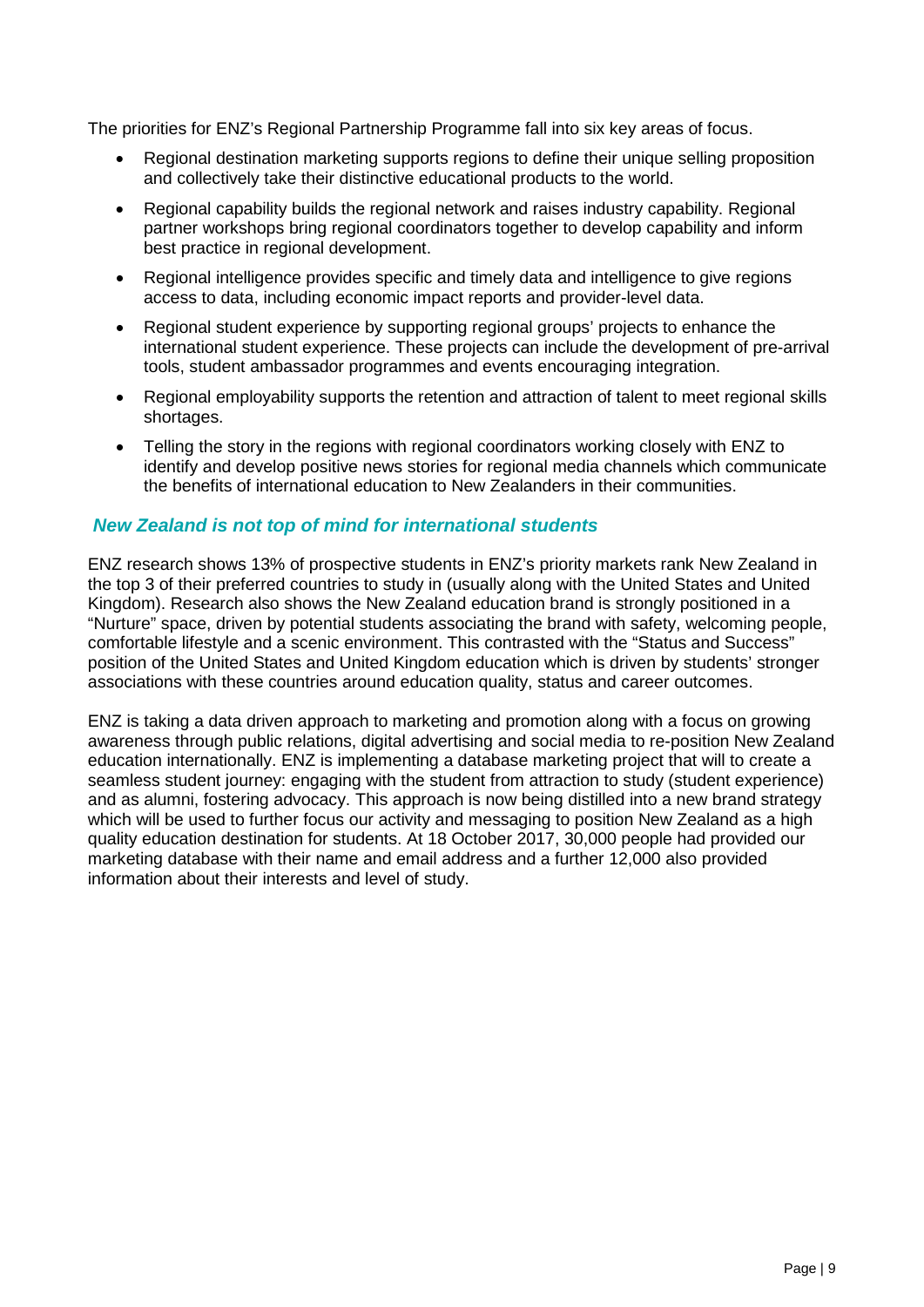# <span id="page-9-0"></span>**Education New Zealand**

ENZ works with international and New Zealand students, the international education industry and government agencies in New Zealand and offshore.

### **Who we are**

ENZ is the only New Zealand government agency solely focused on international education. ENZ is a crown agency which was established in 2011. Its statutory functions are shown in Appendix 1. ENZ supports the achievement of the government's priorities for international education, works with the international education industry and brings the international student voice into decision making.



ENZ is funded through three Vote Tertiary Education appropriations – two of which fund scholarships. The main appropriation, international education programmes, funds ENZ's work to lead international education as well as its marketing, promotion and industry capability development work. In 2017/18 ENZ's operating budget is \$33.978 million and an additional \$4.550 million to fund scholarships is administered. Additional information on the budget is in Appendix 2.

ENZ employs 88 full time equivalent (FTE) staff spread across the world. With assistance from the Ministry of Education, you appoint the Board that governs us. The ENZ Board members are:

- Charles Finny (Board Chair) term ends February 2019
- John Morris term ends August 2018
- Karen Rolleston term ends October 2019
- Dr Linda Sissons term ends October 2019
- Richard Leggat term ends June 2018
- Philip Broughton term ends June 2018
- Victoria Spackman term ends July 2018.

The ENZ Board members' biographies are in Appendix 4.

A number of special advisers to the Board help guide and shape the Board's work and ensure connections with the strategic direction of other agencies. The special advisers are the Chief Executive of the Ministry of Education, the Chief Executive of the Ministry of Foreign Affairs and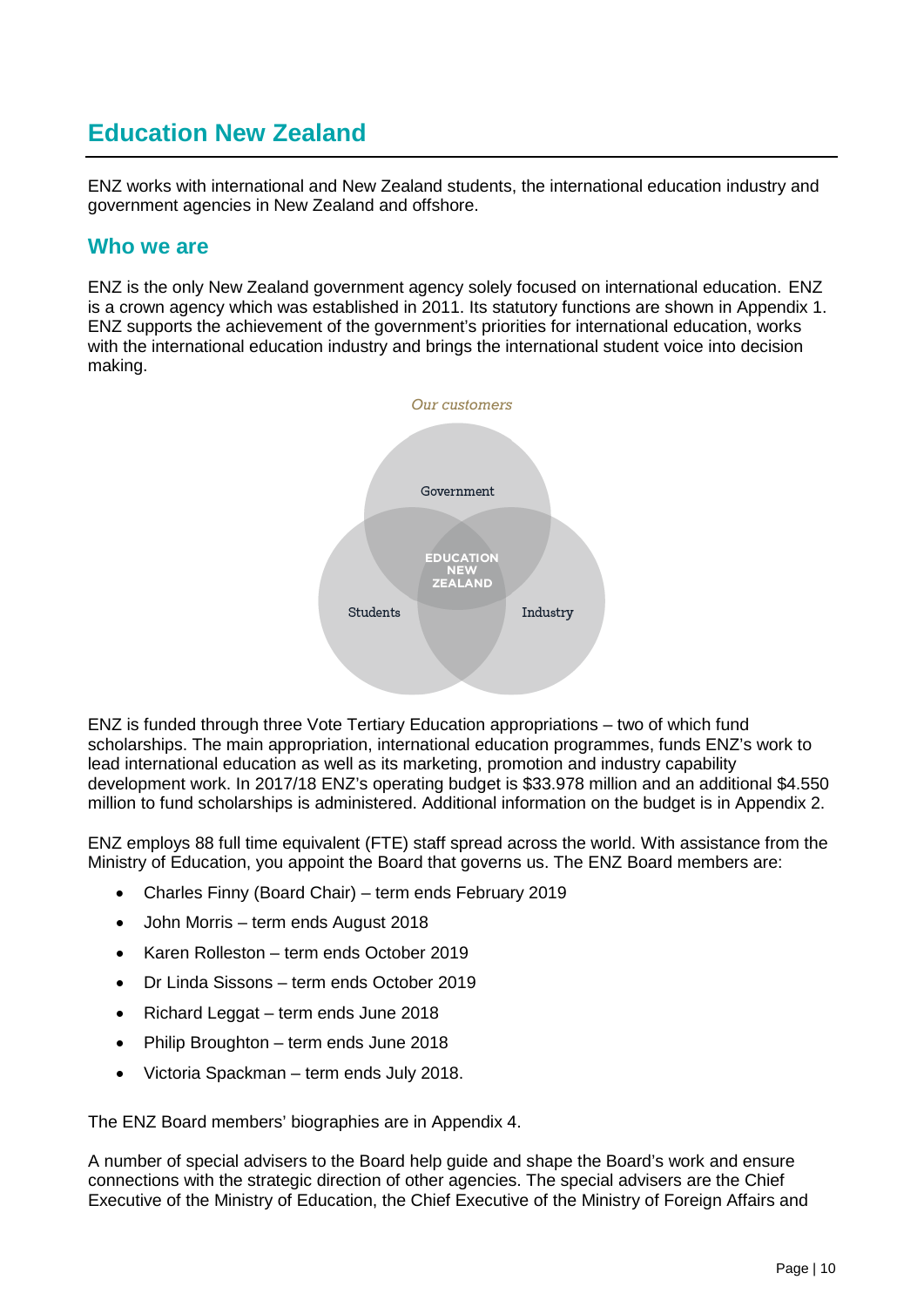Trade, the Chief Executive of the New Zealand Qualifications Authority and two Deputy Chief Executives from the Ministry of Business, Innovation and Employment.

## **Where ENZ's staff are located**

ENZ's offshore staff are co-located with other government agencies in New Zealand Embassies and High Commissions. Offshore staff leverage New Zealand's international diplomacy programmes, gather market intelligence and promote New Zealand education to prospective international students and their families, agents and other governments. ENZ's offshore staff are grouped into three regions.



## **ENZ's work**

#### *Leadership*

- ENZ and the Ministry of Education have been developing a draft International Education Strategy for the New Zealand government to revise objectives, build on successes and address challenges that have arisen as the industry has grown. The draft strategy summary is shown in Appendix 3.
- ENZ works closely with the Ministry of Education, Immigration New Zealand, the New Zealand Qualifications Authority, the Ministry of Business, Innovation and Employment and other New Zealand government agencies to influence policies that affect students' and education providers' decision making.
- ENZ provides research, insights and intelligence about international education to the industry and other government agencies. Part of this is monitoring, analysing and reporting on student visa numbers, international student numbers and the value of the industry to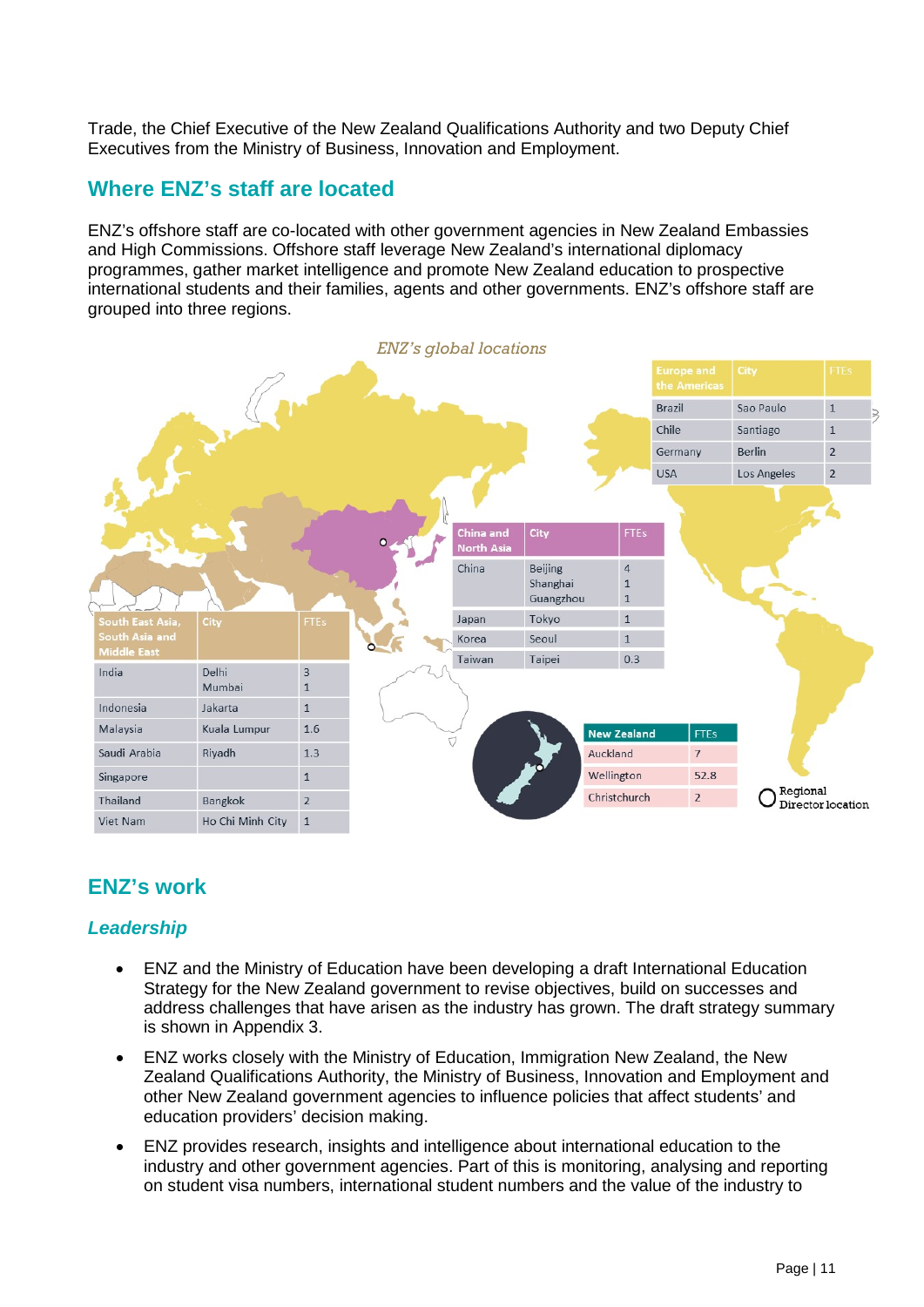New Zealand and gather insights about international students to inform decision making by ENZ, the industry and New Zealand government agencies.

- ENZ also works with other New Zealand government agencies and the industry to ensure international students continue to receive a high quality experience while living and studying in New Zealand. The focus is on the whole student experience, from raising awareness of New Zealand education to having an high quality experience while in New Zealand and encouraging students to maintain their linkages with New Zealand post-study.
- ENZ works with the industry and regional economic development agencies to help New Zealanders understand the economic, social, educational and cultural benefits of international education.

#### *Marketing and promotion*

- ENZ positions the New Zealand "Think New" education brand in other countries. To do this, ENZ prioritises 15 markets in which to focus its promotional activities to attract international students to New Zealand. ENZ runs the "Study in New Zealand" social media community on Facebook, Instagram, Snapchat, Twitter, WeChat and Weibo to raise awareness of New Zealand education and runs the "Study in New Zealand" website which helps guide prospective international students through the overseas study process from deciding where to study through to getting ready to leave to study.
- ENZ runs offshore events, such as education fairs and agents seminars, in ENZ's priority markets to promote studying in New Zealand. To promote New Zealand providers, ENZ offshore staff attend commercial educations fairs to promote New Zealand education and support New Zealand education providers to attend them.

#### *Scholarships*

- ENZ promotes and manages the Prime Minister's Scholarships for Asia and Latin America. These scholarships enable New Zealanders to undertake study in those regions with the aim of strengthening New Zealanders' understand of other cultures and strengthening New Zealand's ability to engage with its trading partners.
- ENZ promotes and administers the New Zealand International Doctoral Research Scholarships which bring top international doctoral students to undertake their doctoral studies in New Zealand.

#### *Industry development*

- To support industry growth and improve the industry's capability, ENZ offers services such as advice and support for business and market development. This includes working with or providing advice through peak bodies such as Universities New Zealand, the Schools International Education Business Association and the Publishers Association of New Zealand.
- ENZ works with education providers, local government and regional economic development agencies in New Zealand to support and encourage regional growth in international education. Activities include supporting capability building and encouraging the increased co-ordination of the industry within a region.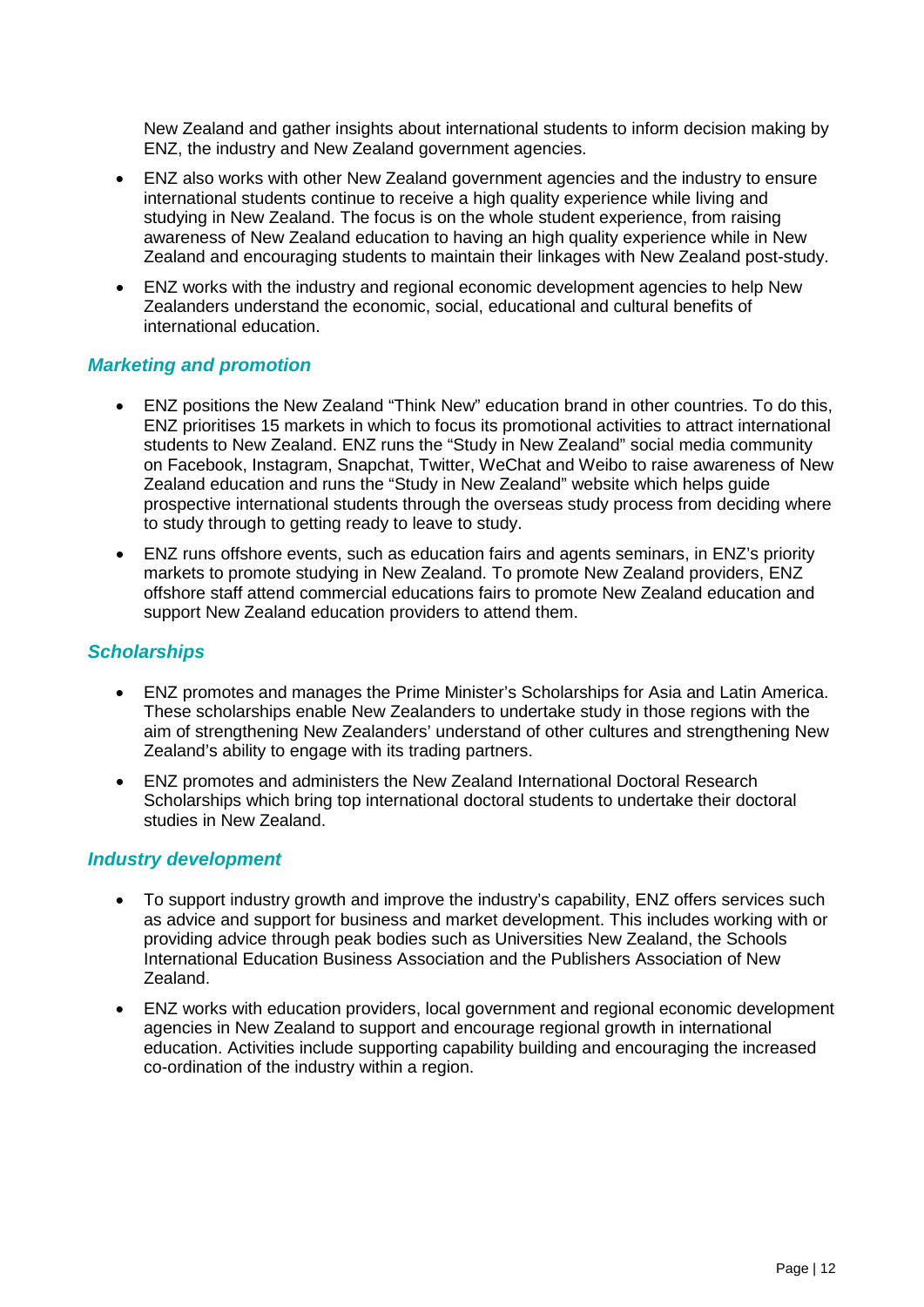# <span id="page-12-0"></span>**How would you like to engage with ENZ?**

We would like to talk with you about any additional information you would like and are happy to discuss with you any particular areas of international education you are interested in.

We would like to engage with you on a regular basis about international education and ENZ. If you want, we can engage with you by:

- discussing with you and briefing you on ENZ's activities and any issues that arise
- ENZ's Board Chair and Chief Executive meeting with you on a monthly basis
- providing you with:
	- **Fall fortnightly reports about ENZ's activities**
	- monthly student visa dashboards
	- quarterly reports against ENZ's Statement of Intent and Statement of Performance **Expectations**
	- trimester international student enrolment dashboards
	- **Example 2** attending officials meetings.

As international education is a key export earner, we believe it is important for ENZ to also engage with the Ministers responsible for Trade and Export Growth, and Regional Economic Development, and we would like to discuss with you how best to do this.

## <span id="page-12-1"></span>**Where to find more information**

Please visit:

- our industry facing and corporate website (www.enz.govt.nz)
- our student facing website (www.studyinnewzealand.govt.nz) which promotes New Zealand to international students considering study in New Zealand and their parents.

To see the online industry support ENZ provides, please join:

- our IntelliLab [\(https://intellilab.enz.govt.nz/\)](https://intellilab.enz.govt.nz/) which is a one-stop-shop for information and market intelligence on international education in New Zealand
- our Brand Lab [\(http://thebrandlab.enz.govt.nz\)](http://thebrandlab.enz.govt.nz/) which has a wealth of marketing and promotion material which organisations can access
- our Skills Lab [\(https://skillslab.enz.govt.nz/\)](https://skillslab.enz.govt.nz/) which provides an online toolkit for New Zealand providers of international education to grow their business by providing them with projects, advice and tips on a range of topics.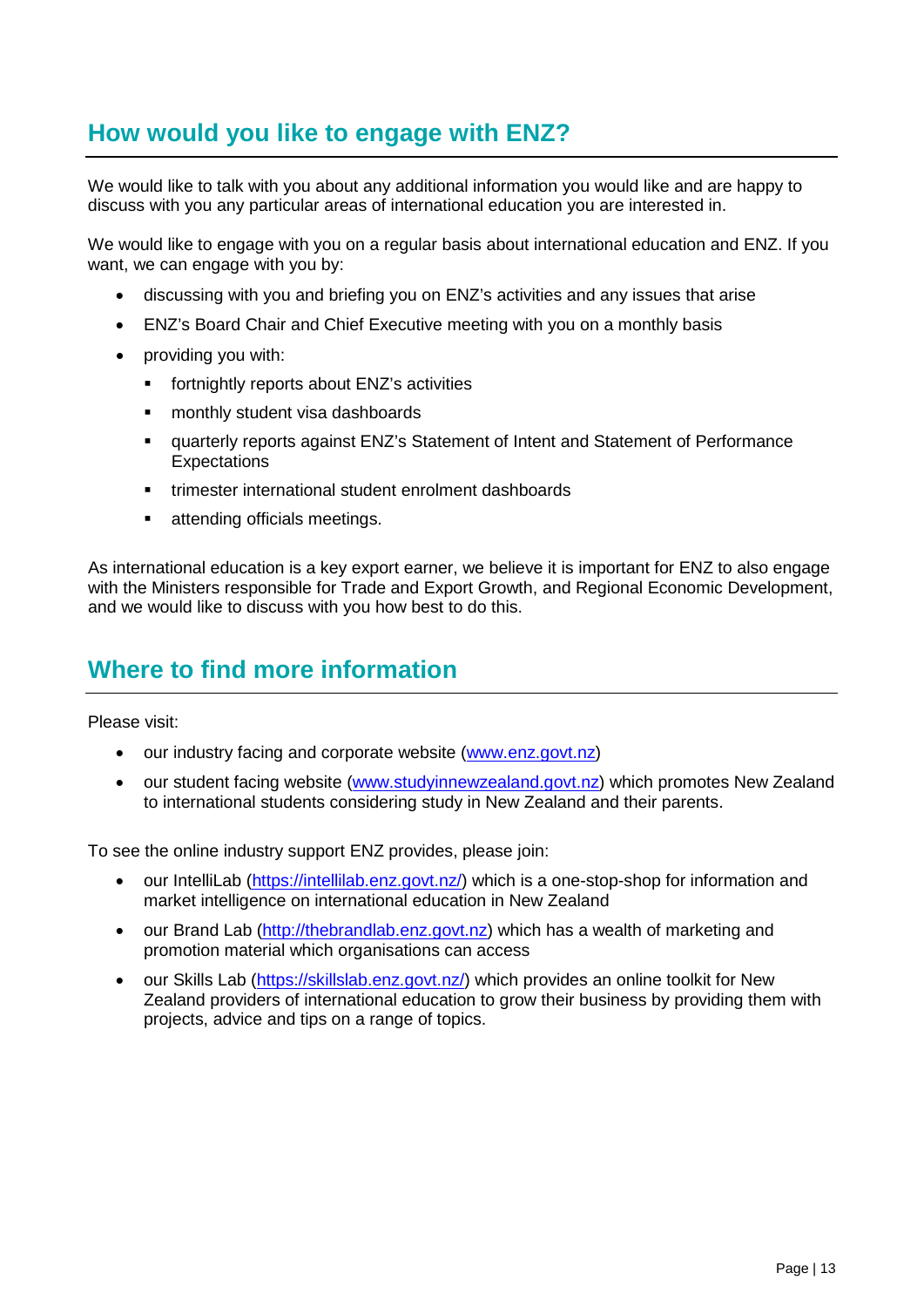# <span id="page-13-0"></span>**Appendix 1: ENZ's statutory functions**

ENZ's statutory functions (specified in section 270 of the Education Act 1989) are to:

- deliver strategies, programmes and activities for promoting, together with providers and other government agencies, New Zealand education overseas
- promote New Zealand as an educational destination for international students
- promote the provision of New Zealand education and training services overseas
- manage, in collaboration with other government agencies, activities undertaken by representatives appointed to act on behalf of the New Zealand Government in relation to international education
- carry out research on international education markets and marketing strategies
- administer any international programmes or activities that are consistent with the Government's policy on international education
- provide information, advice, and assistance to providers on strategies to promote industry coordination and professional development
- provide information to international students about living and studying in New Zealand
- work with other agencies to ensure that international students are adequately supported while living and studying in New Zealand
- foster collaborative networks with former international students.

| Revenue and expenditure summary (\$000s)                                                                                | 2017/18<br><b>Budget</b> | 2018/19<br><b>Plan</b> |
|-------------------------------------------------------------------------------------------------------------------------|--------------------------|------------------------|
| Revenue                                                                                                                 |                          |                        |
| International education programmes (including funding from<br>the Export Education Levy <sup>4</sup> )                  | 31,072                   | 31,072                 |
| Awards for outbound New Zealand students (funds the Prime<br>Minister's Scholarships for Asia and Latin America)        | 3,750                    | 4,250                  |
| Scholarships for inbound international students (funds the New<br>Zealand International Doctoral Research Scholarships) | 800                      | 800                    |
| Other revenue (events, interest) <sup>5</sup>                                                                           | 2,906                    | 2,906                  |
| <b>Total revenue</b>                                                                                                    | 38,528                   | 39,028                 |
| <b>Total expenditure</b>                                                                                                | 38,528                   | 39,028                 |
| Net surplus/(deficit)                                                                                                   | $\blacksquare$           |                        |

# <span id="page-13-1"></span>**Appendix 2: ENZ's budget**

<span id="page-13-2"></span> <sup>4</sup> \$3.265m of the international education programmes appropriation is funded by the Export Education Levy which is paid by education providers and administered by the Ministry of Education.

<span id="page-13-3"></span><sup>&</sup>lt;sup>5</sup> ENZ partially recovers the cost of offshore events that promote New Zealand education (such as education fairs and agent seminars) from participants.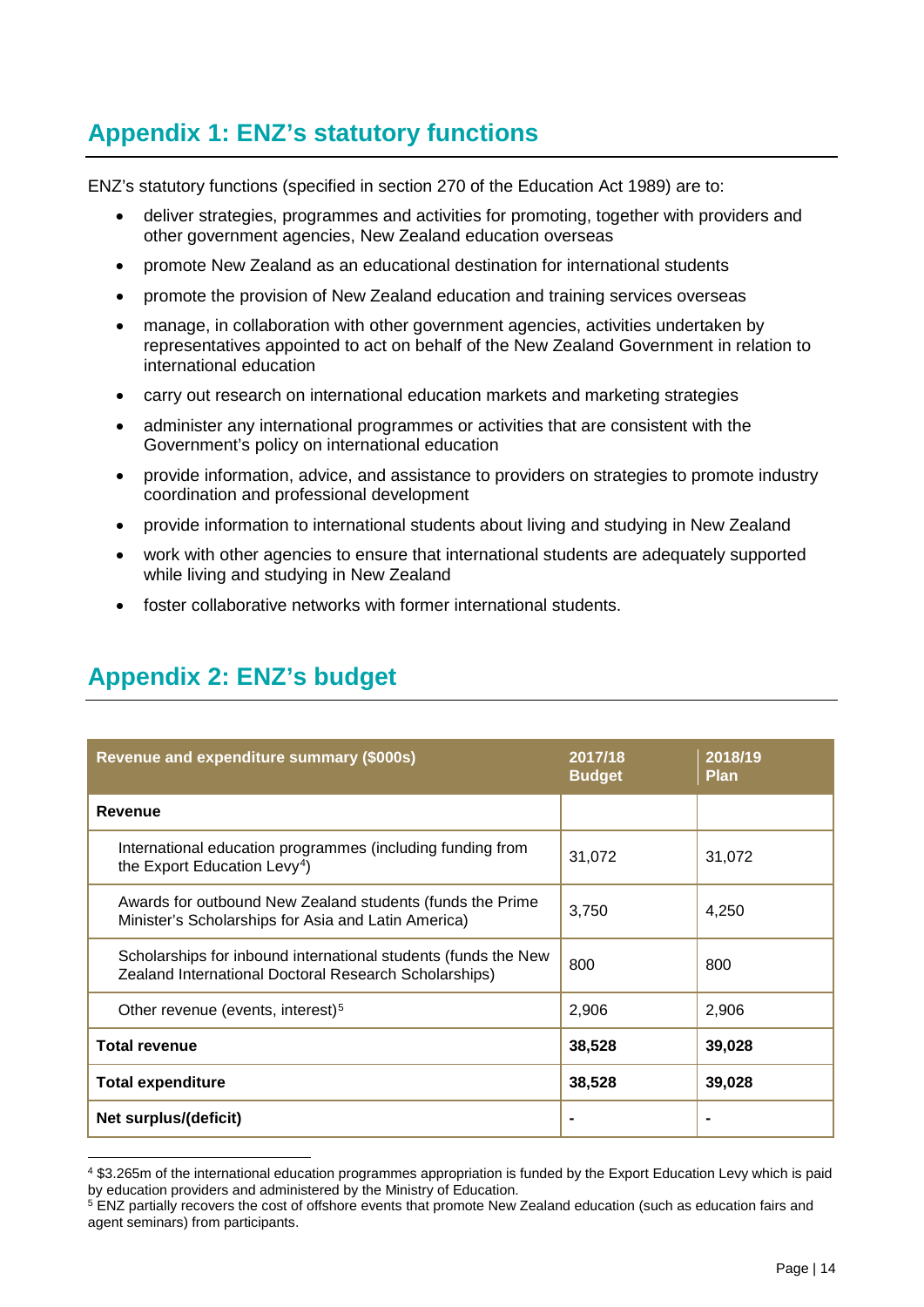# <span id="page-14-0"></span>**Appendix 3: Draft International Education Strategy for New Zealand**

The goals for international education need to be broad, focusing on the economic, social, educational and cultural benefits to New Zealand.

A draft International Education Strategy has been developed to revise objectives, build on successes and address challenges that have arisen as the industry has grown. The draft Strategy reflects the key issues and challenges for the industry, and sets broad goals for international education up to 2025, encompassing the economic, social, educational and cultural benefits of international education in New Zealand. The draft Strategy aligns with strategies and directions in related areas, including tourism, the export sector, research and innovation, and foreign affairs and trade.

Agencies plan to seek Ministers' views in November about whether to publish an International Education Strategy (agencies have consulted with industry on a draft Strategy in mid-2017 and received broad support for the proposed approach) or to consider other approaches to move forward from and revise the goals in the 2011 Leadership Statement for International Education.

## **What success could look like in 2025**



International education provided at home and globally contributes to a vibrant and prosperous New Zealand.

The draft strategy framework above is supported by a narrative that outlines a proposed future direction for international education in New Zealand through to 2025. It is also underpinned by a set of draft statements that outline broad actions that could be undertaken.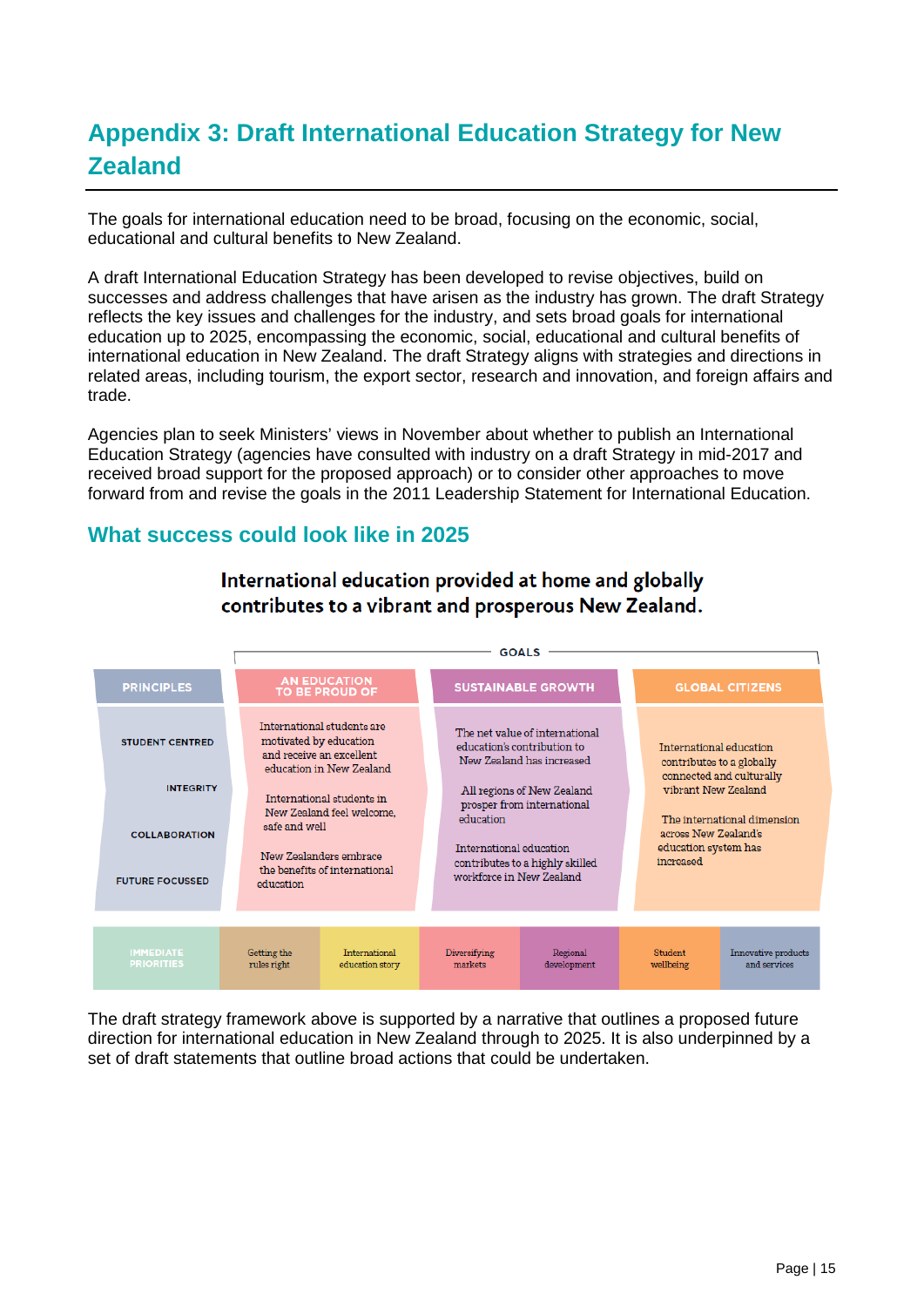# <span id="page-15-0"></span>**Biographies of ENZ's Board members**

|                                            | <b>Biography</b>                                                                                                                                                                                                                                                                                                                                                                                                                                                                                                                                                                                                                                   |
|--------------------------------------------|----------------------------------------------------------------------------------------------------------------------------------------------------------------------------------------------------------------------------------------------------------------------------------------------------------------------------------------------------------------------------------------------------------------------------------------------------------------------------------------------------------------------------------------------------------------------------------------------------------------------------------------------------|
| <b>Charles Finny</b><br><b>Board Chair</b> | Mr Finny is a partner at Saunders Unsworth Ltd. He was CEO of the Wellington<br>Regional Chamber of Commerce (2005-2010), and prior to that worked as a<br>diplomat and trade official, including postings in China, Taiwan and Singapore.<br>Mr Finny is a member of the Board of New Zealand Trade and Enterprise,<br>Woolyarns and Kawarau Estate Limited. He is also a former Chair of the Local<br>Government Forum.                                                                                                                                                                                                                          |
| <b>John Morris</b>                         | Mr Morris is a secondary education specialist with nearly 40 years' experience in<br>the education sector. He has held a number of leadership roles, including as<br>Headmaster at Auckland Grammar School. He is the Chairman of the Association<br>of Cambridge Schools in New Zealand, a member of the Partnership Schools'<br>Authorisation Board and the Tertiary Education Commission Board and a Director<br>of Academic Colleges Group.<br>Mr Morris is also a former Chairman of the Education Forum and a former member<br>of the University of Auckland Council. He runs his own education consultancy.                                 |
| <b>Karen Rolleston</b>                     | Ms Rolleston is the Chief Executive at Telco Technology Services. Prior to that she<br>was the New Zealand Chief Executive for 3P Learning Ltd, a global Australian<br>online education company specialising in literacy and numeracy programs for<br>schools and students. She has also been the Managing Director of Manzana Ltd.<br>Ms Rolleston has held directorship roles with Limestone Risk Management Ltd,<br>2Touch Technologies and Interactive Whiteboards Australia Pty Ltd.                                                                                                                                                          |
| Dr Linda Sissons                           | Dr Sissons is the Chief Executive of the Primary Industry Training Organisation.<br>Before that she was the interim Chief Executive of Taratahi Agricultural Training<br>Centre and the Chief Executive of the Wellington Institute of Technology and of<br>Hutt Valley Polytechnic. Dr Sissons is the Chair of the Board of Governors of the<br>Commonwealth of Learning.                                                                                                                                                                                                                                                                         |
| <b>Richard Leggat</b>                      | Mr Leggat has a varied background across business, marketing and e-commerce.<br>He worked for apparel manufacturer Lane Walker Rudkin before switching into the<br>finance sector and working as a share broker in New Zealand and London.<br>Mr Leggat is on the boards of New Zealand Post, Snow Sports NZ, Cycling NZ,<br>and is the Chairman of the NZ Cycle Trail Inc., Deputy Chair of the New Zealand<br>Tourism Board and Director of Development Auckland.                                                                                                                                                                                |
| Philip Broughton                           | Mr Broughton (Ngāi Tahu and Kahungunu) has 35 years' experience as a<br>chartered accountant, mentor and business advisor. He is a consultant with Polson<br>Higgs with responsibilities for Māori business. His governance experience includes<br>roles as President of the Otago Southland Employers Association, Chairman of<br>Well Dunedin Health Trust, Deputy Chair of the Advertising Standards Complaints<br>Board, member of Te Kupeka Umaka Māori ki Araiteuru (Southern Māori Business<br>Network), immediate past President of Business New Zealand, board member of<br>Kiwi Haka Ltd and past board member of Ngai Tahu Tourism Ltd. |
| Victoria Spackman                          | Ms Spackman is Director Creative and Director Te Auaha at Weltec and Whitireia<br>Polytechnics (Te Auaha is the School of Creativity). She is also a director and co-<br>owner of the screen and visitor experience company the Gibson Group and was its<br><b>Chief Executive.</b><br>Ms Spackman's governance experience includes being a board member of<br>Screenrights, committee member FirstBoards (of the Institute of Directors), and the<br>Screen Production and Development Association. She is an Officer of the New<br>Zealand Order of Merit for services to theatre, film and television.                                          |